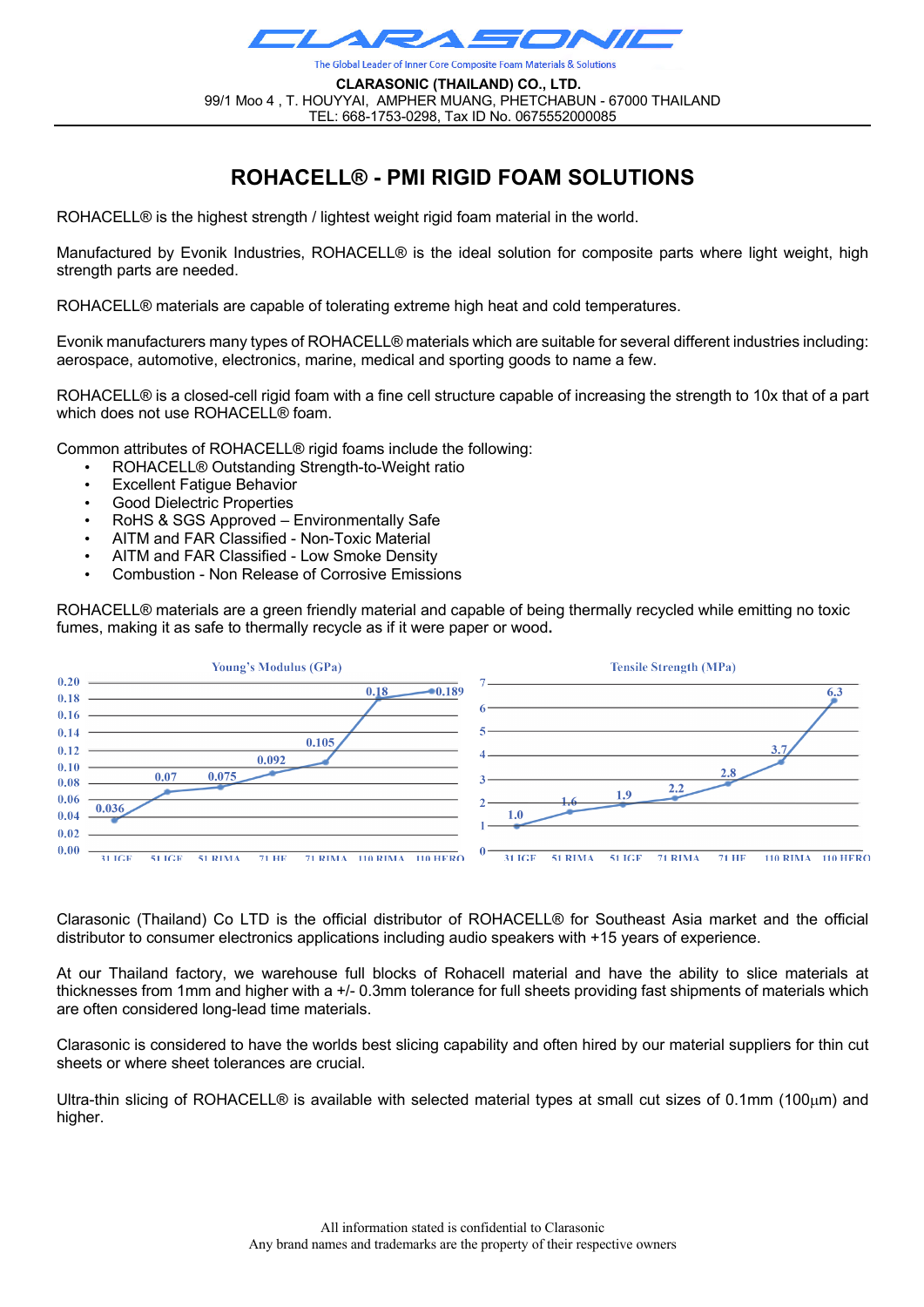

**CLARASONIC (THAILAND) CO., LTD.** 99/1 Moo 4 , T. HOUYYAI, AMPHER MUANG, PHETCHABUN - 67000 THAILAND TEL: 668-1753-0298, Tax ID No. 0675552000085

## **ROHACELL® 31 IG \ IGF** –

General Description of ROHACELL®:

ROHACELL® is a light weight, dense cell PMI foam manufactured by EVONIK. ROHACELL® can be thermally formed and bonded to many types of common materials including: carbon fiber, glass fiber, KEVLAR, aluminum, paper to name only a few of the common solutions ROHACELL® is used to make composite parts \ products.

There are several types of ROHACELL® materials offered. Clarasonic offers IG (Industrial Grade) \ IGF (Industrial Grade Fine) materials which are known as the general purpose ROHACELL® material.

ROHACELL® is RoHS and SGS approved as being environmentally safe.

ROHACELL® is an AITM \ FAR approved.

ROHACELL® has no toxic fumes when heated or burned.

ROHACELL® has low smoke density.

ROHACELL® does not release any combustive emissions.

ROHACELL® may safely be thermally recycled.

General Description of ROHACELL®31 IG \ IGF:

- 1. Lowest grade density \ lightest weight ROHACELL® material offered.
- 2. Lowest price ROHACELL® of the three types of common ROHACELL® materials.

Common Applications: Drone & RC Aircraft, Automotive, sporting goods equipment and any other applications were a light weight \ high strength rigid foam material is required.

ROHACELL® 31 IGF – Physical Properties:

Density 0.032 g/cc 0.00116 lb/in<sup>3</sup> DIN 53420, ISO 845, ASTM D 1622

ROHACELL® 31 IGF Mechanical Properties:

- Tensile Strength at Break: 1 MPa 245 psi DIN 53455, ISO 527-2, ASTM D 638
- Elongation at Break: 3.5%, 3.5% DIN 53455, ISO 527-2 ASTM D 638
- Modulus of Elasticity: 0.036 GPa 5.22 ksi ISO 527-2, ASTM D 638
- Compression Strength: 0.4 MPa 58 psi DIN 53421, ISO 844, ASTM D 1621
- Sheer Modulus: 0.013 GPa 1.89 ksi DIN 53294, ASTM C 273
- Sheer Strength: 0.4 MPa 58 psi DIN 53294, ASTM C 273
- Thermal Properties: Maximum Service Temperature, Air 180 ºC \ 356 ºF Heat Distortion
- Resistance: DIN 53424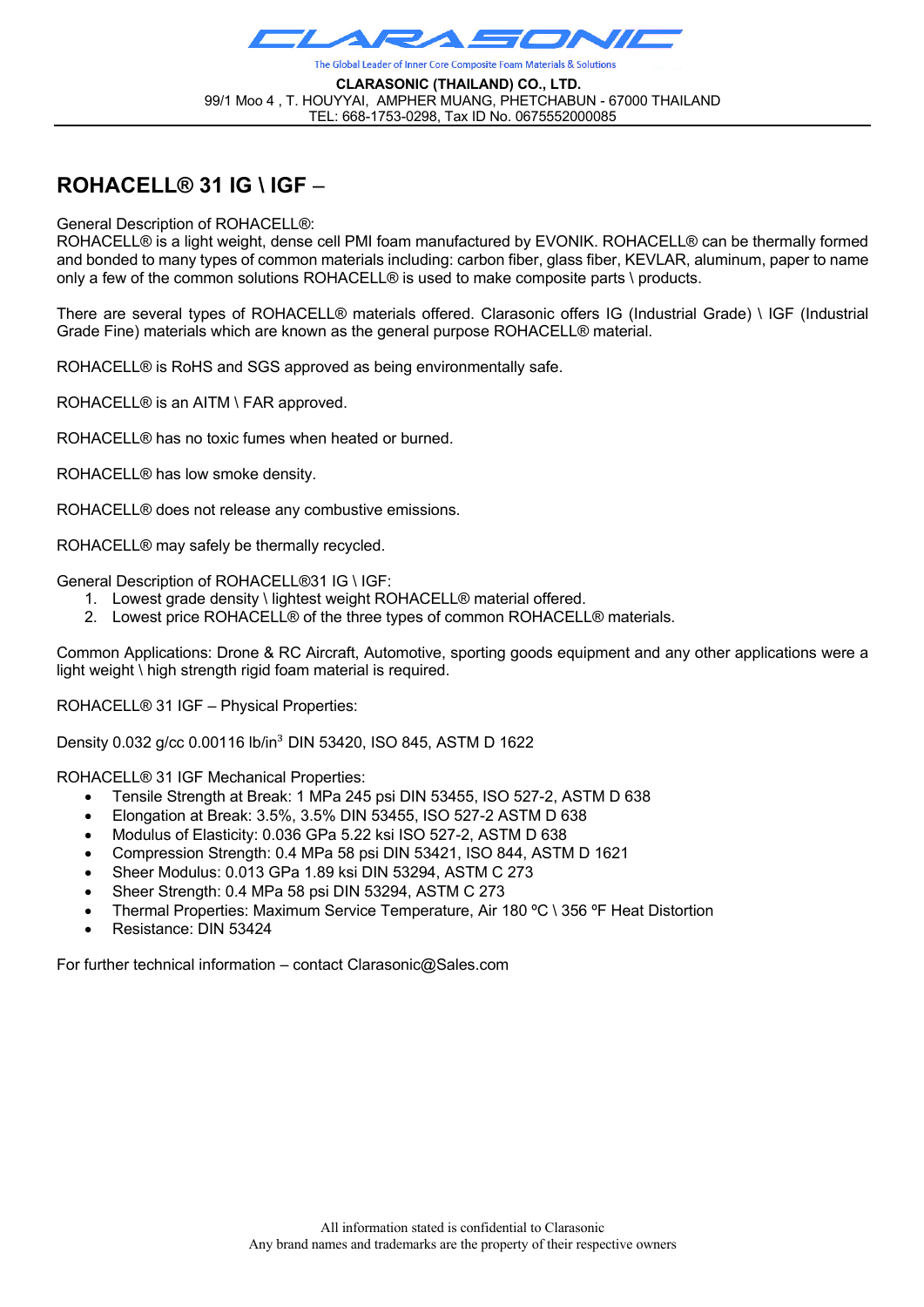

**CLARASONIC (THAILAND) CO., LTD.** 99/1 Moo 4 , T. HOUYYAI, AMPHER MUANG, PHETCHABUN - 67000 THAILAND TEL: 668-1753-0298, Tax ID No. 0675552000085

### **ROHACELL® 51 IG \ IGF** –

General Description of ROHACELL®:

ROHACELL® is a light weight, dense cell PMI foam manufactured by EVONIK. ROHACELL® can be thermally formed and bonded to many types of common materials including: carbon fiber, glass fiber, KEVLAR, aluminum, paper to name only a few of the common solutions ROHACELL® is used to make composite parts \ products.

There are several types of ROHACELL® materials offered. Clarasonic offers IG (Industrial Grade) \ IGF (Industrial Grade Fine) materials which are known as the general purpose ROHACELL® material.

ROHACELL® is RoHS and SGS approved as being environmentally safe.

ROHACELL® is an AITM \ FAR approved.

ROHACELL® has no toxic fumes when heated or burned.

ROHACELL® has low smoke density.

ROHACELL® does not release any combustive emissions.

ROHACELL® may safely be thermally recycled.

General Description of ROHACELL®51 IG \ IGF:

- 3. Mid grade density of ROHACELL® materials most popular material offered.
- 4. Mid price ROHACELL® of the three types of common ROHACELL® materials..

Common Applications: Automotive, Marine, Medical X-Ray & CATSCAN tables, RC Aircraft. ROHACELL® 51 IGF is the leading material choice for audio speakers for pro, hi-end home & car used by top name brands. ROHACELL® 51 IGF is a ideal candidate for mid weight \ dense cell material is required.

Physical Properties of ROHACELL® 51 IGF -

• Density 0.0521 g/cc 0.00188 lb/in³ DIN 53420, ISO 845, ASTM D 1622

ROHACELL® 51 IGF Mechanical Properties:

- Tensile Strength at Break: 1.9 MPa 276 psi DIN 53455, ISO 527-2, ASTM D 638
- Elongation at Break: 4 % 4 % DIN 53455, ISO 527-2, ASTM D 638
- Modulus of Elasticity: 0.07 GPa 10.2 ksi ISO 527-2, ASTM D 638
- Compressive Strength: 0.9 MPa 131 psi DIN 53421, ISO 844, ASTM D 1621
- Shear Modulus: 0.019 GPa 2.76 ksi DIN 53294, ASTM C 273
- Shear Strength: 0.8 MPa 116 psi DIN 53294, ASTM C 273
- Thermal Properties: Maximum Service Temperature, Air 180 °C 356 °F Heat Distortion Resistance; DIN 53424

For more information contact sales@clarasonic.com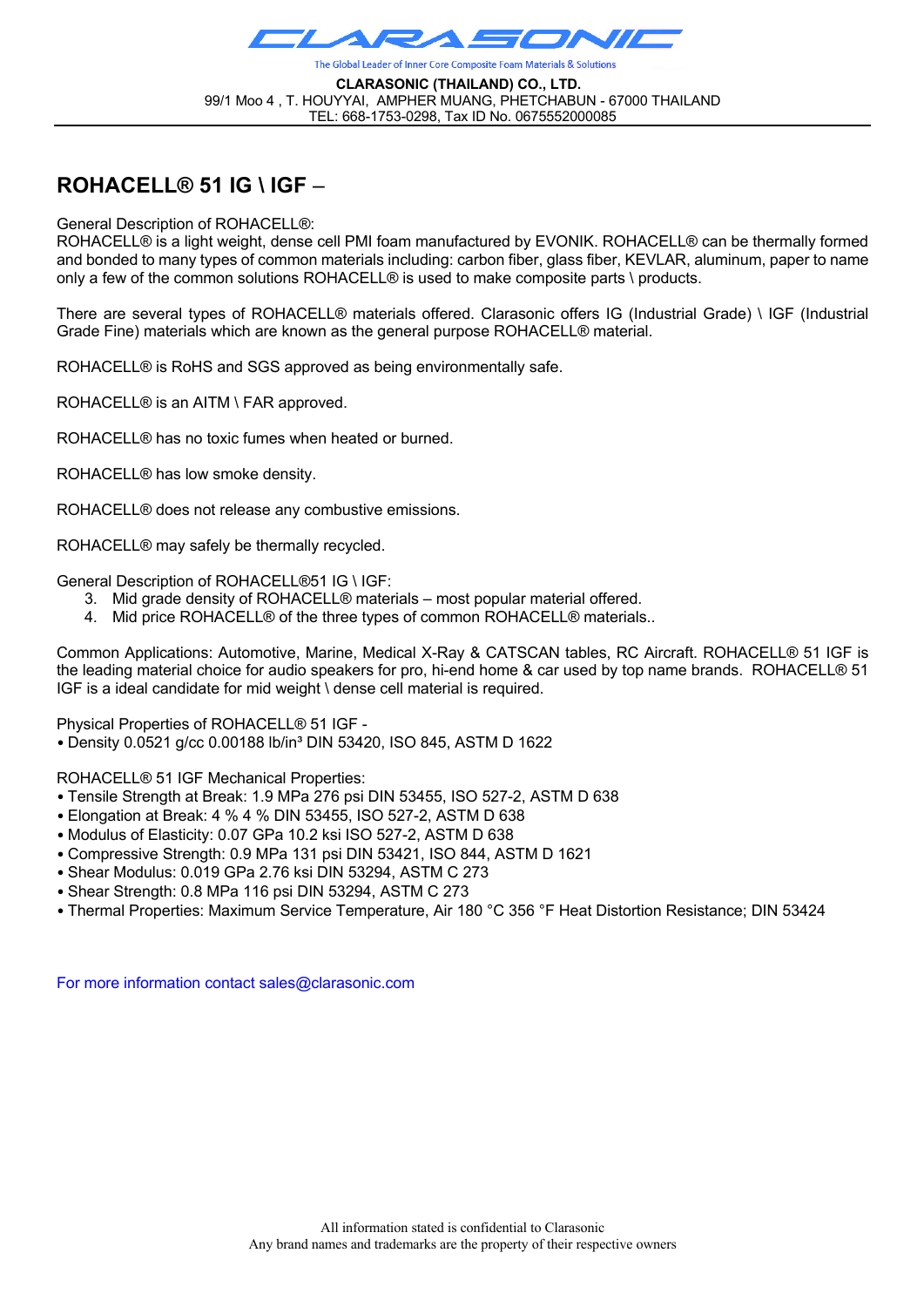

**CLARASONIC (THAILAND) CO., LTD.** 99/1 Moo 4 , T. HOUYYAI, AMPHER MUANG, PHETCHABUN - 67000 THAILAND TEL: 668-1753-0298, Tax ID No. 0675552000085

## **ROHACELL® 71 IG \ IGF** –

General Description of ROHACELL®:

ROHACELL® is a light weight, dense cell PMI foam manufactured by EVONIK. ROHACELL® can be thermally formed and bonded to many types of common materials including: carbon fiber, glass fiber, KEVLAR, aluminum, paper to name only a few of the common solutions ROHACELL® is used to make composite parts \ products.

There are several types of ROHACELL® materials offered. Clarasonic offers IG (Industrial Grade) \ IGF (Industrial Grade Fine) materials which are known as the general purpose ROHACELL® material.

ROHACELL® is RoHS and SGS approved as being environmentally safe.

ROHACELL® is an AITM \ FAR approved.

ROHACELL® has no toxic fumes when heated or burned.

ROHACELL® has low smoke density.

ROHACELL® does not release any combustive emissions.

ROHACELL® may safely be thermally recycled.

General Description of ROHACELL®71 IG \ IGF:

- 1. High grade density of ROHACELL® materials most popular material offered.
- 2. Highest price ROHACELL® of the three types of common ROHACELL® materials..

Common Applications: Aero Space, Aircraft, Automotive, Marine, audio speakers and any other applications were a high grade light weight \ dense cell material is required. ROHACELL® 71 IGF is used by professionals in surfboard competitions.

Physical Properties of ROHACELL® 71 IGF:

• Density 0.0753 g/cc 0.00272 lb/in³ ASTM D1622-63

ROHACELL® 71 IGF Mechanical Properties

- Tensile Strength, Ultimate 2.74 MPa 398 psi ASTM D638-68
- Elongation at Break 4.5 % 4.5 % ASTM D638-68
- Modulus of Elasticity 0.0903 GPa 13.1 ksi ASTM D638-68
- Flexural Yield Strength 2.45 MPa 356 psi ASTM D790-66
- Compressive Yield Strength 1.47 MPa 213 psi ASTM D1621-64
- Shear Modulus 0.0284 GPa 4.12 ksi ASTM C273-61
- Shear Strength 1.28 MPa 185 psi ASTM C273-61
- Thermal Properties: Maximum Service Temperature, Air 180 °C 356 °F Heat Distortion Resistance; DIN 53424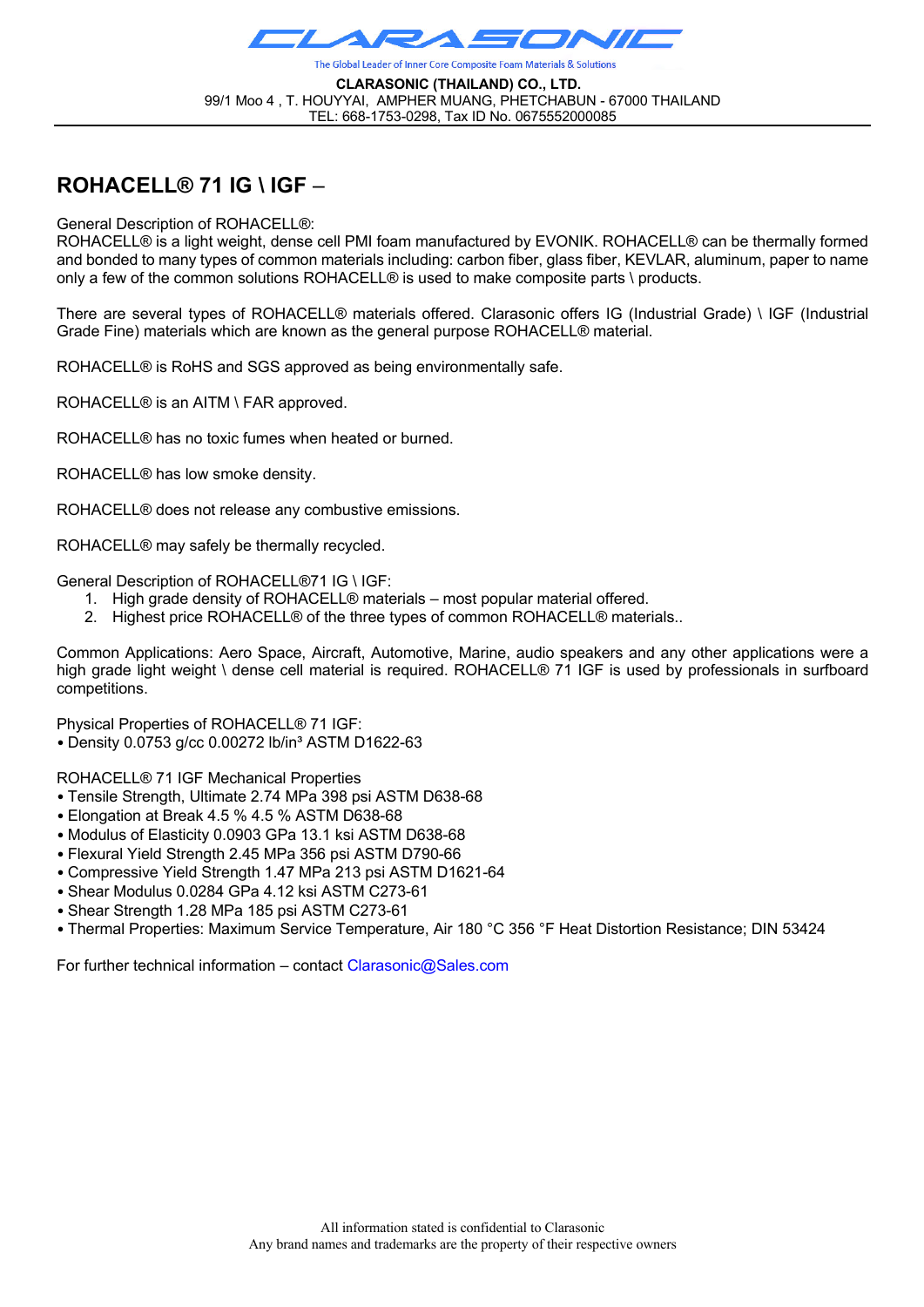

**CLARASONIC (THAILAND) CO., LTD.** 99/1 Moo 4 , T. HOUYYAI, AMPHER MUANG, PHETCHABUN - 67000 THAILAND TEL: 668-1753-0298, Tax ID No. 0675552000085

# **ROHACELL® 110 IG \ IGF** –

General Description of ROHACELL®:

ROHACELL® is a light weight, dense cell PMI foam manufactured by EVONIK. ROHACELL® can be thermally formed and bonded to many types of common materials including: carbon fiber, glass fiber, KEVLAR, aluminum, paper to name only a few of the common solutions ROHACELL® is used to make composite parts \ products.

There are several types of ROHACELL® materials offered. Clarasonic offers IG (Industrial Grade) \ IGF (Industrial Grade Fine) materials which are known as the general purpose ROHACELL® material.

ROHACELL® is RoHS and SGS approved as being environmentally safe.

ROHACELL® is an AITM \ FAR approved.

ROHACELL® has no toxic fumes when heated or burned.

ROHACELL® has low smoke density.

ROHACELL® does not release any combustive emissions.

ROHACELL® may safely be thermally recycled.

General Description of ROHACELL®110 IG \ IGF:

- 1. Ultra high grade density of ROHACELL® materials most rigid IG \ IGF material offered.
- 2. Suitable for applications where light weight \ maximum strength is required

Common Applications: Aero Space, Aircraft, Automotive, Marine, Medical and any other applications were a high strength, light weight \ dense cell material is required.

Physical Properties of ROHACELL® 110 IGF:

• Density, DIN 53420, ISO 845, ASTM D 1622

ROHACELL® 110 IGF Mechanical Properties

- Tensile Strength at Break, DIN 53455, ISO 527-2, ASTM D 638
- Elongation at Break, DIN 53455, ISO 527-2, ASTM D 638
- Modulus of Elasticity, ISO 527-2, ASTM D 638
- Flexural Strength, DIN 53423, ISO 1209, ASTM D 790
- Compressive Strength, DIN 53421, ISO 844, ASTM D 1621
- Shear Modulus, DIN 53294, ASTM C 273
- Shear Strength, DIN 53294, ASTM C 273
- Maximum Service Temperature, Air, DIN 53424, Heat Distortion Resistance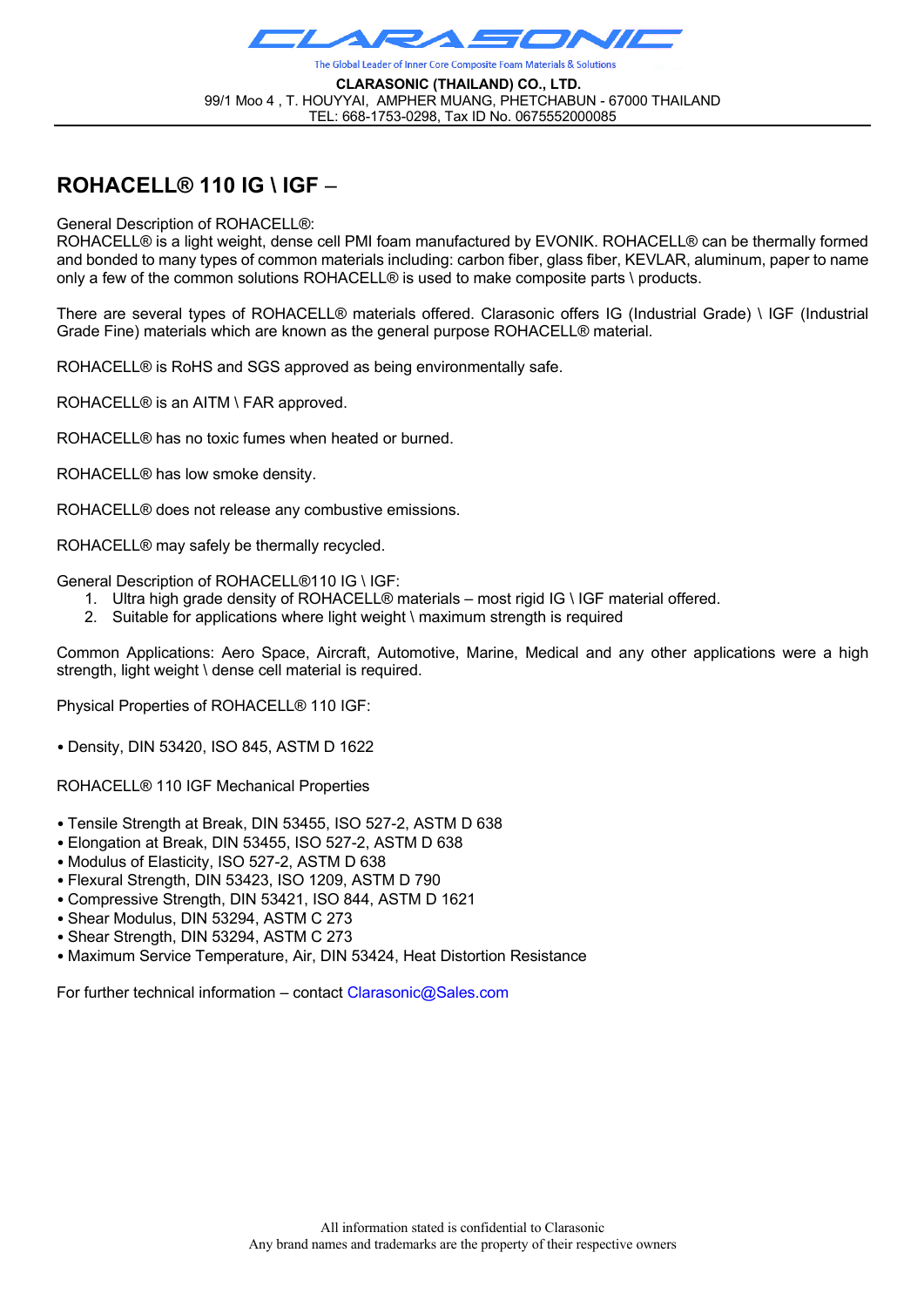

**CLARASONIC (THAILAND) CO., LTD.** 99/1 Moo 4 , T. HOUYYAI, AMPHER MUANG, PHETCHABUN - 67000 THAILAND TEL: 668-1753-0298, Tax ID No. 0675552000085

# **ROHACELL® 31HF, 51HF, 71HF materials** – **(5G Technology capable)**

General Description of ROHACELL® HF materials:

ROHACELL® is a light weight, dense cell PMI foam manufactured by EVONIK. ROHACELL® can be thermally formed and bonded to many types of common materials including: carbon fiber, glass fiber, KEVLAR, aluminum, paper to name only a few of the common solutions ROHACELL® is used to make composite parts \ products.

There are several types of ROHACELL® materials offered including ROHACELL® HF.

ROHACELL® HF is a structural foam commonly used for antenna applications.

ROHACELL® HF is a closed-cell rigid foam based on polymethacrylimide (PMI) chemistry that is completely free of CFC's. With its extremely low dielectric constants and particularly favorable transmission properties at high frequencies.

ROHACELL® HF has a ultra fine cell structure that resembles common paper allowing less exposy absorption of parts.

ROHACELL® HF is 5G technology capable allowing full frequency information to pass thru unobstructed.

APPLICATIONS: From miniature antennas in cell phones to large fixed ship-based and stationary antenna structures, ROHACELL® HF is used worldwide. Other typical applications include usage as structural core for radomes and mammography plates.

ROHACELL® HF can be used on PCB circuits as a center core substrate for multi-layer circuits.

ROHACELL® HF is available for slicing at ultra-thin thicknesses of 200µm and higher.

PROCESSING BENEFITS: Featuring an extremely fine closed-cell structure, the foam ensures minimal resin uptake and problem free compatibility with metallic facing materials due to the absence of corrosive effects.

ROHACELL® HF foam is suitable for hand lay-up, prepreg processing and vacuum infusion at temperatures up to 130 °C (266 °F) and pressures up to 0.3 MPa (44 psi).

ROHACELL® is RoHS and SGS approved as being environmentally safe.

ROHACELL® is an AITM \ FAR approved.

ROHACELL® has no toxic fumes when heated or burned.

ROHACELL® has low smoke density.

ROHACELL® does not release any combustive emissions.

ROHACELL® may safely be thermally recycled.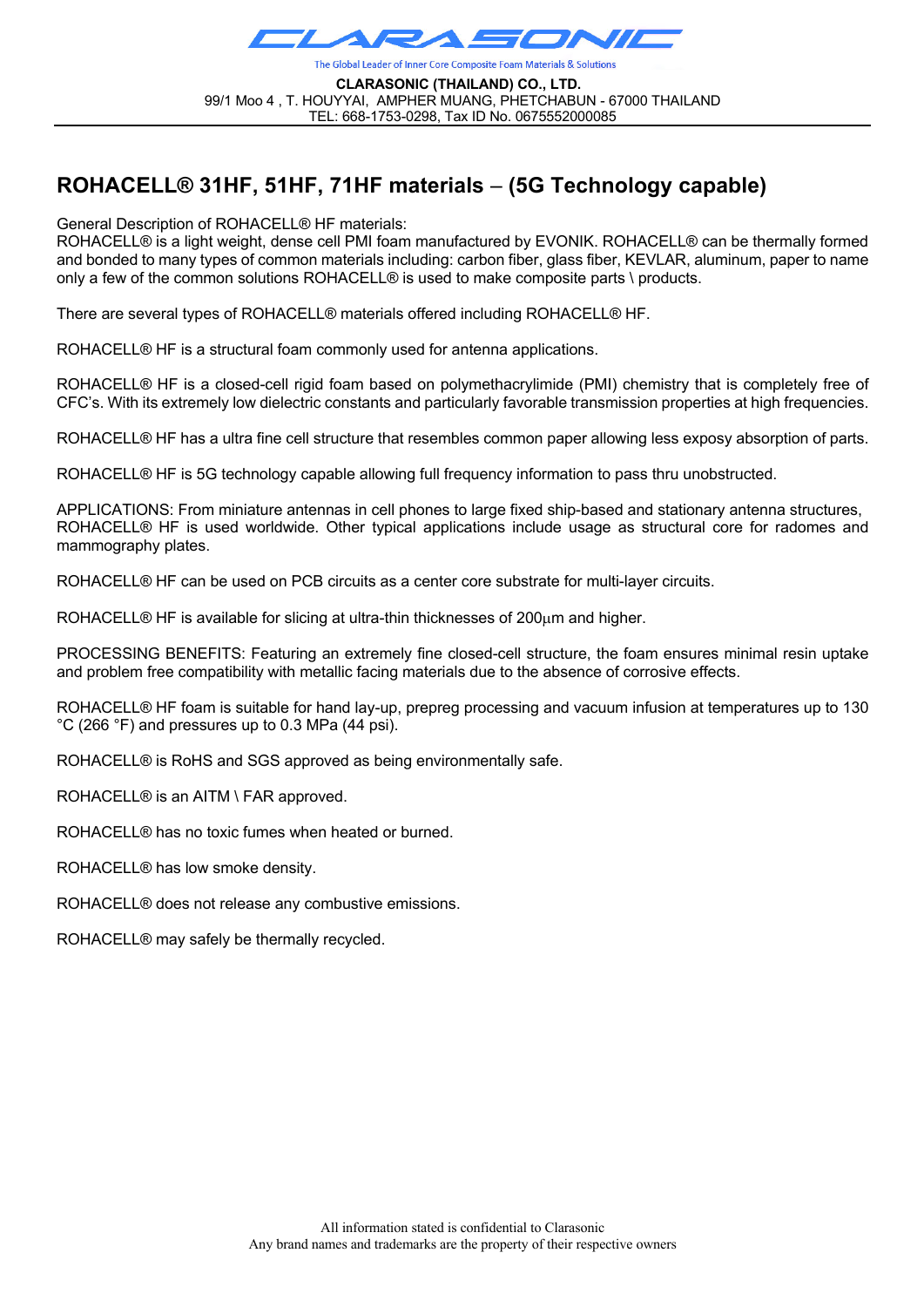

#### **CLARASONIC (THAILAND) CO., LTD.** 99/1 Moo 4 , T. HOUYYAI, AMPHER MUANG, PHETCHABUN - 67000 THAILAND TEL: 668-1753-0298, Tax ID No. 0675552000085

### **ROHACELL® HF 31, 51 & 71 Technical Specifications:**

| Property                 | Test Method      | Unit        | Rohacell 31 HF | Rohacell 51 HF | Rohacell 71 HF  |
|--------------------------|------------------|-------------|----------------|----------------|-----------------|
| Density                  |                  | Kg/m3       | $32+/-7$       | $52 + 12$      | $75 + 15$       |
|                          |                  | Lbs $/$ ft3 | $2.00 + 0.44$  | $3.25 + 0.75$  | $4.68 + - 0.94$ |
| Compression              | <b>ISO 844</b>   | <b>MPa</b>  | 0.4            | 0.9            | 1.5             |
| Strength                 |                  | psi         | 58             | 130            | 217             |
| <b>Tensile Strength</b>  | ISO 527-2        | MPa         | 1.0            | 1.9            | 2.8             |
|                          |                  | psi         | 145            | 275            | 406             |
| <b>Tensile Modulus</b>   | ISO 527-2        | MPa         | 36             | 70             | 92              |
|                          |                  | psi         | 5,220          | 10,150         | 13,340          |
| Elongation $@$           | ISO 527-2        | $\%$        | 3.5            | 4.0            | 4.5             |
| <b>Break</b>             |                  |             |                |                |                 |
| Shear Strength           | <b>DIN 53294</b> | MPa         | 0.4            | 0.8            | 1.3             |
|                          |                  | psi         | 58             | 116            | 188             |
| <b>Shear Modulus</b>     | <b>DIN 53294</b> | MPa         | 13             | 19             | 29              |
|                          |                  | psi         | 1,885          | 2,755          | 4,205           |
| Coefficient of           | <b>DIN 53294</b> | 1/K*10E-5   | N/A            | 3.34           | 3.23            |
| <b>Thermal Expansion</b> |                  |             |                |                |                 |

### **Electrical Properties of ROHACELL® HF**

| Property             | Frequency (GHz) | 31 HF    | 51 HF    | 71 HF    |
|----------------------|-----------------|----------|----------|----------|
| Dielectric constants | 2.5             | 1.050    | 1.057    | 1.075    |
|                      | 5.0             | 1.043    | 1.065    | 1.106    |
|                      | 10.0            | 1.046    | 1.067    | 1.093    |
| Loss tangent         | 26.5            | 1.041    | 1.048    | 1.093    |
|                      | 2.5             | < 0.0002 | < 0.0002 | < 0.0002 |
|                      | 5.0             | 0.0016   | 0.0008   | 0.0016   |
|                      | 10.0            | 0.0017   | 0.0041   | 0.0038   |
|                      | 26.5            | 0.0106   | 0.0135   | 0.0155   |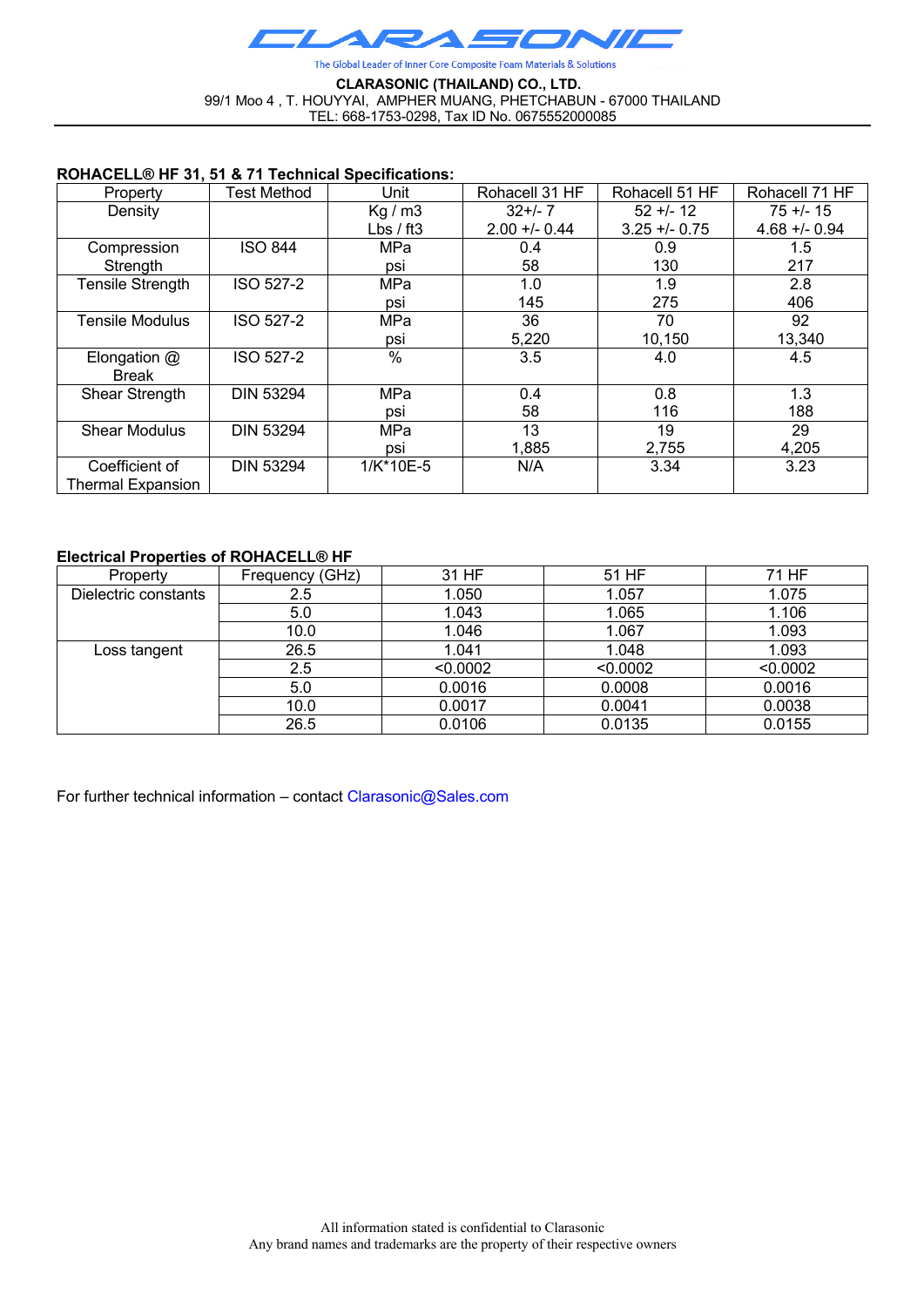

**CLARASONIC (THAILAND) CO., LTD.** 99/1 Moo 4 , T. HOUYYAI, AMPHER MUANG, PHETCHABUN - 67000 THAILAND TEL: 668-1753-0298, Tax ID No. 0675552000085

# **ROHACELL® RIMA 51, 71 & 110 (5G Technology Capable)**

General Description of ROHACELL® RIMA:

ROHACELL® is a light weight, dense cell PMI foam manufactured by EVONIK. ROHACELL® can be thermally formed and bonded to many types of common materials including: carbon fiber, glass fiber, KEVLAR, aluminum, paper to name only a few of the common solutions ROHACELL® is used to make composite parts \ products.

ROHACELL® RIMA is a rigid foam with a fine cell structure. ROHACELL® RIMA is a closed-cell rigid foam based on polymethacrylimide (PMI) chemistry that is completely free of CFC's and specially designed to ensure the minimum possible uptake of resin. ROHACELL® RIMA is available in three densities: 51, 71 and 110.

The ultra fine, closed-cell structure of ROHACELL® RIMA resembles common paper as the cell sizes are so small and provides the unique benefit of allowing a minimal resin uptake of only approx. 50 g/m2. This eliminates excess and unnecessary resin that adds undesirable weight and cost to a finished part. The end weight of the finished component remains extremely low.

ROHACELL® RIMA 110 is the highest strength rigid foam in the world that is commercially available material and very light in weight.

ROHACELL® RIMA is 5G technology capable allowing full frequency information to pass thru unobstructed.

ROHACELL® RIMA is ideal for miniature speaker & flat panel diaphragm solutions as well as PCB circuits, antenna and cover reinforcements for 5G technology products.

ROHACELL® RIMA can be used as used on PCB circuits as a center core substrate for multi-layer circuits, antenna & cover reinforcement.

ROHACELL® RIMA is available for slicing at ultra-thin thicknesses of 200µm and higher.

APPLICATIONS: ROHACELL® RIMA can be used as miniature speaker & flat panel diaphragms for mobile phone, tablet, notebook, headphone and similar applications as well as with 5G technology electronics including antennas in cell phones to large fixed ship-based and stationary antenna structures.

PROCESSING AND PRODUCTION ROHACELL® RIMA foam is particularly well-suited for vacuum infusion and RTM processes where the finecell foam can also be used purely as a fly-away tool. Processing is possible at a pressure of 0.7 MPa (102 psi) and temperatures up to 130 °C (266 °F). Heat-treated ROHACELL® RIMA-HT can be used at a temperature of 180 °C (356 °F) and pressures up to 0.7 MPa (102 psi).

THERMOFORMING AND SHAPING ROHACELL® RIMA can be easily thermoformed or CNC machined to meet customer requirements.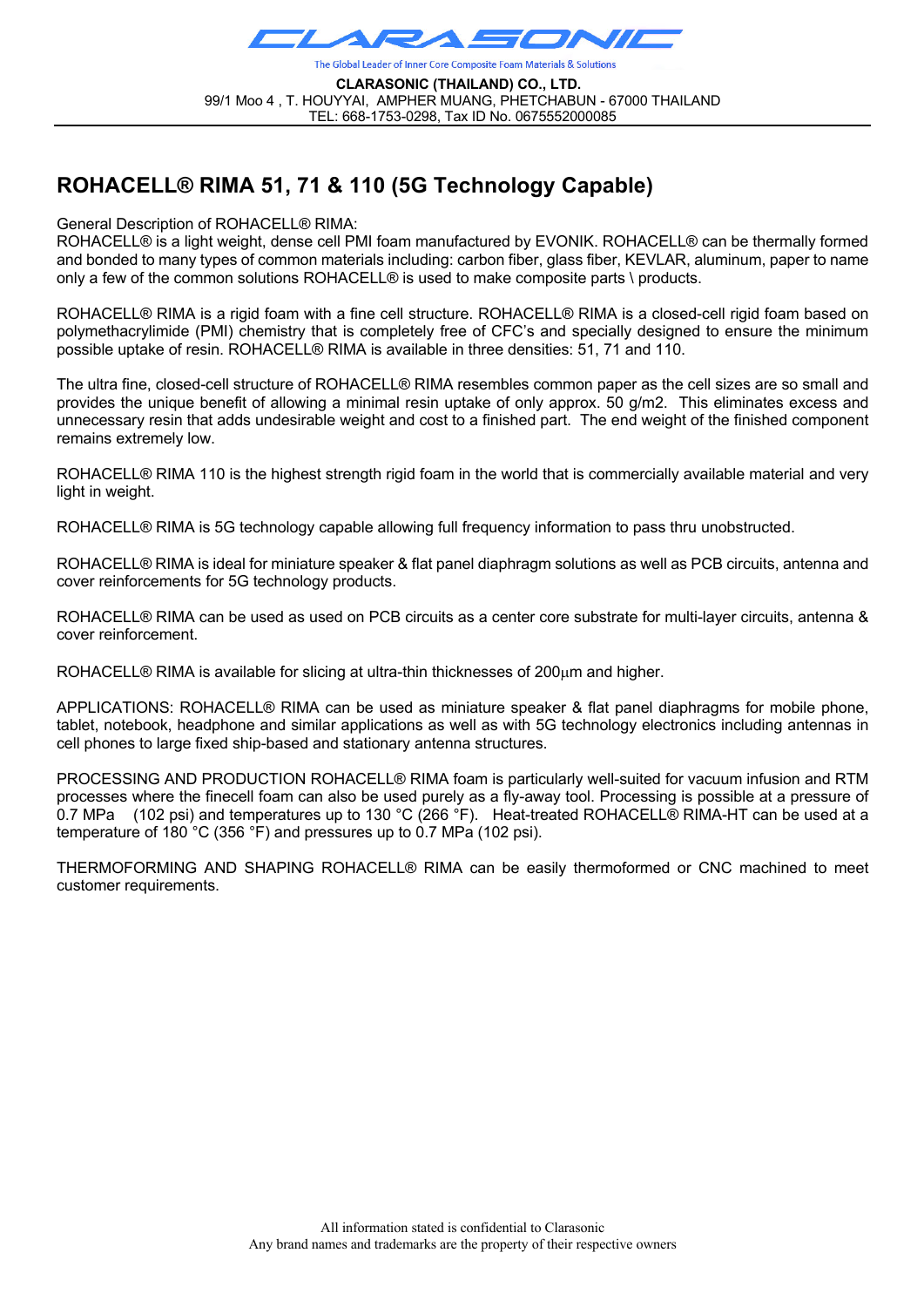

#### **CLARASONIC (THAILAND) CO., LTD.** 99/1 Moo 4 , T. HOUYYAI, AMPHER MUANG, PHETCHABUN - 67000 THAILAND TEL: 668-1753-0298, Tax ID No. 0675552000085

#### **ROHACELL® RIMA 51, 71, 110 Technical Specifications:**

| <b>PROPERTIES</b>             | TEST<br><b>METHOD</b> | <b>UNIT</b>       | <b>ROHACELL</b><br><b>RIMA 51</b> | <b>ROHACELL</b><br><b>RIMA 71</b> | <b>ROHACELL</b><br><b>RIMA 110</b> |
|-------------------------------|-----------------------|-------------------|-----------------------------------|-----------------------------------|------------------------------------|
| Density                       | <b>ISO 845</b>        | Kg/m <sup>3</sup> | 52                                | 75                                | 110                                |
|                               |                       | $Lbs/ft^3$        | 3.25                              | 4.68                              | 6.87                               |
| <b>Compression Strength</b>   | <b>ISO 844</b>        | MPa               | 0.8                               | 1.7                               | 3.6                                |
|                               |                       | psi               | 116                               | 246                               | 522                                |
| <b>Tensile Strength</b>       | <b>ISO 527-2</b>      | <b>MPa</b>        | 1.6                               | 2.2                               | 3.7                                |
|                               |                       | psi               | 232                               | 319                               | 536                                |
| <b>Tensile Modulus</b>        | <b>ISO 527-2</b>      | <b>MPa</b>        | 75                                | 105                               | 180                                |
|                               |                       | psi               | 10,875                            | 15,225                            | 26,100                             |
| <b>Elongation at Break</b>    | <b>ISO 527-2</b>      | $\%$              | 7                                 | 7                                 | 7                                  |
| Shear Strength                | <b>DIN 53294</b>      | MPa               | 0.8                               | 1.3                               | 2.4                                |
|                               |                       | psi               | 116                               | 188                               | 348                                |
| <b>Sheer Modulus</b>          | <b>DIN 53294</b>      | MPa               | 24                                | 42                                | 70                                 |
|                               |                       | psi               | 3,480                             | 6,090                             | 10,170                             |
| <b>Coefficient of Thermal</b> |                       | 1/K*10E-5         | 4.06                              | 3.40                              | 3.64                               |
| Expansion                     |                       |                   |                                   |                                   |                                    |

NOTE: Technical data values presented are typical for nominal density, subject to normal manufacturing variations. All products are closed-cell rigid foams on polymethacrylimide (PMI) chemistry and contain no CFC's.

- Density, ISO 845
- Tensile Strength at Break, ISO 527-2
- Elongation at Break, ISO 527-2
- Modulus of Elasticity, ISO 527-2
- Compressive Strength, ISO 844
- Shear Modulus, ASTM C273
- Shear Strength, ASTM C273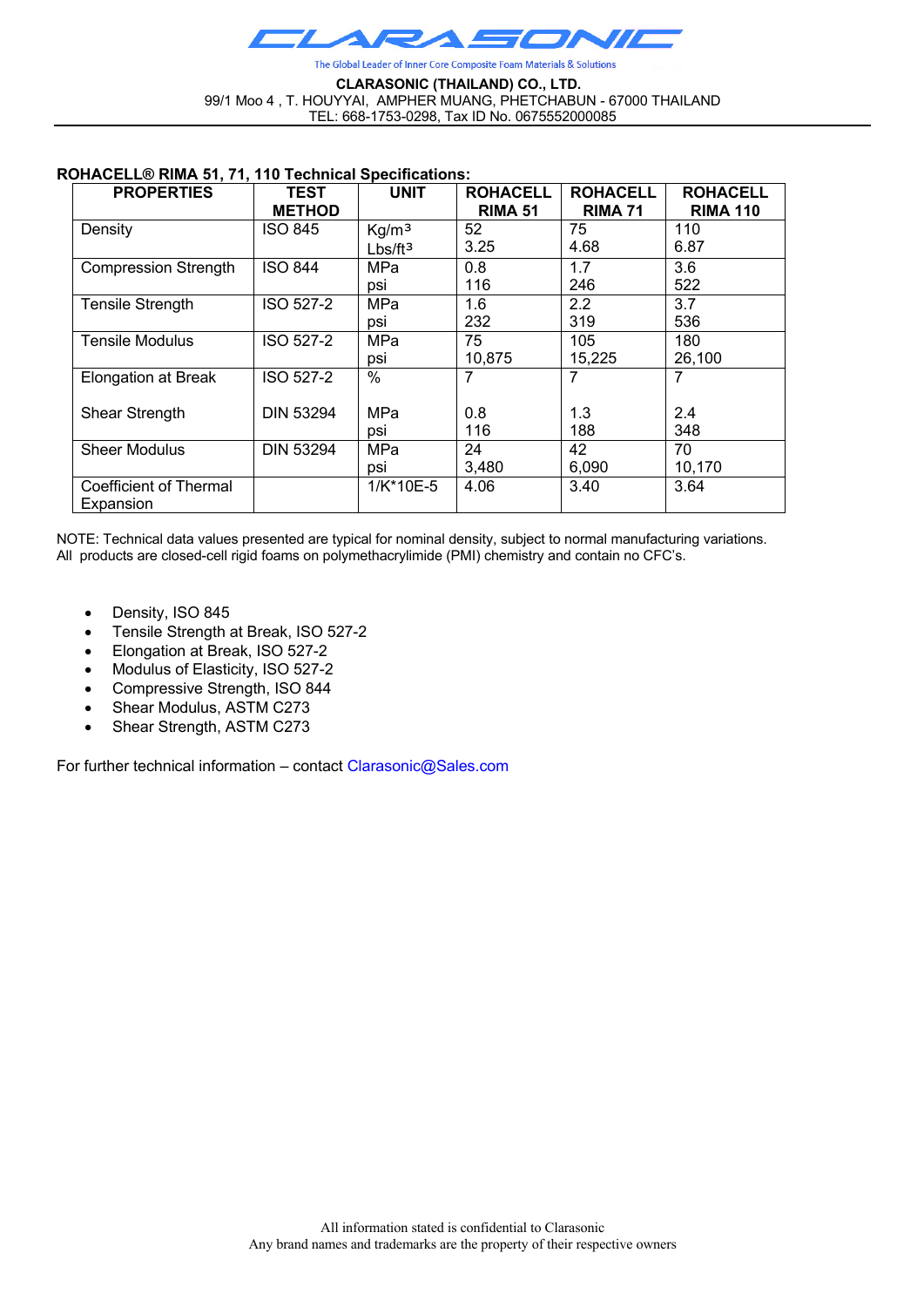

**CLARASONIC (THAILAND) CO., LTD.** 99/1 Moo 4 , T. HOUYYAI, AMPHER MUANG, PHETCHABUN - 67000 THAILAND TEL: 668-1753-0298, Tax ID No. 0675552000085

# **ROHACELL® 51-S, 71-S, 110-S – Self Extinguishing Rigid Foam**

General Description of ROHACELL®:

ROHACELL® is a light weight, dense cell PMI foam manufactured by EVONIK. ROHACELL® can be thermally formed and bonded to many types of common materials including: carbon fiber, glass fiber, KEVLAR, aluminum, paper to name only a few of the common solutions ROHACELL® is used to make composite parts \ products.

There are several types of ROHACELL® materials offered.

ROHACELL® S rigid foam is self-extinguishing and particularly suitable for applications in rail vehicle and watercraft construction, as well as in the aeronautic industry.

ROHACELL® S is suitable for prepreg processing & vacuum infusion.

ROHACELL® S can be thermal formed as well as CNC machined to shape.

ROHACELL® is RoHS and SGS approved as being environmentally safe.

#### ROHACELL® is an AITM \ FAR approved.

- FAR 25.853 (a)(1)(i) AITM 2.0002 Small Burner Test vertical (60s)
- FAR 25.853 (a)(1)(ii) AITM 2.0002 Small Burner Test vertical (12s)
- FAR 25.853 (a)(1)(iv) AITM 2.0003 Small Burner Test horizontal (15s)
- FAR 25.853 (a)(1)(v) AITM 2.0003 Small Burner Test horizontal (15s)
- FAR 25.853 (d) AITM 2.0007 Determination of the specific optical smoke density of aircraft interior materials

ROHACELL® has no toxic fumes when heated or burned.

ROHACELL® has low smoke density.

ROHACELL® does not release any combustive emissions.

ROHACELL® may safely be thermally recycled.

#### **General Description of ROHACELL®S:**

TYPES: ROHACELL® 51 S ROHACELL® 71 S ROHACELL® 110 S

#### **ROHACELL® S – Compliancy**

| ASTM D 1692-59           | <b>Self Extinguishing</b>                   |
|--------------------------|---------------------------------------------|
| AFNOR NF 16-101          | M1/F2 (ROHACELL 51 S), M2/F3 (ROHACELL 71S) |
| <b>ASTM D 2863 (LOI)</b> | 23.8% (ROHACELL 51 S), 23.2% (ROHACELL 71S) |
| UL94                     | V-2 (ROHACELL 51 S)                         |